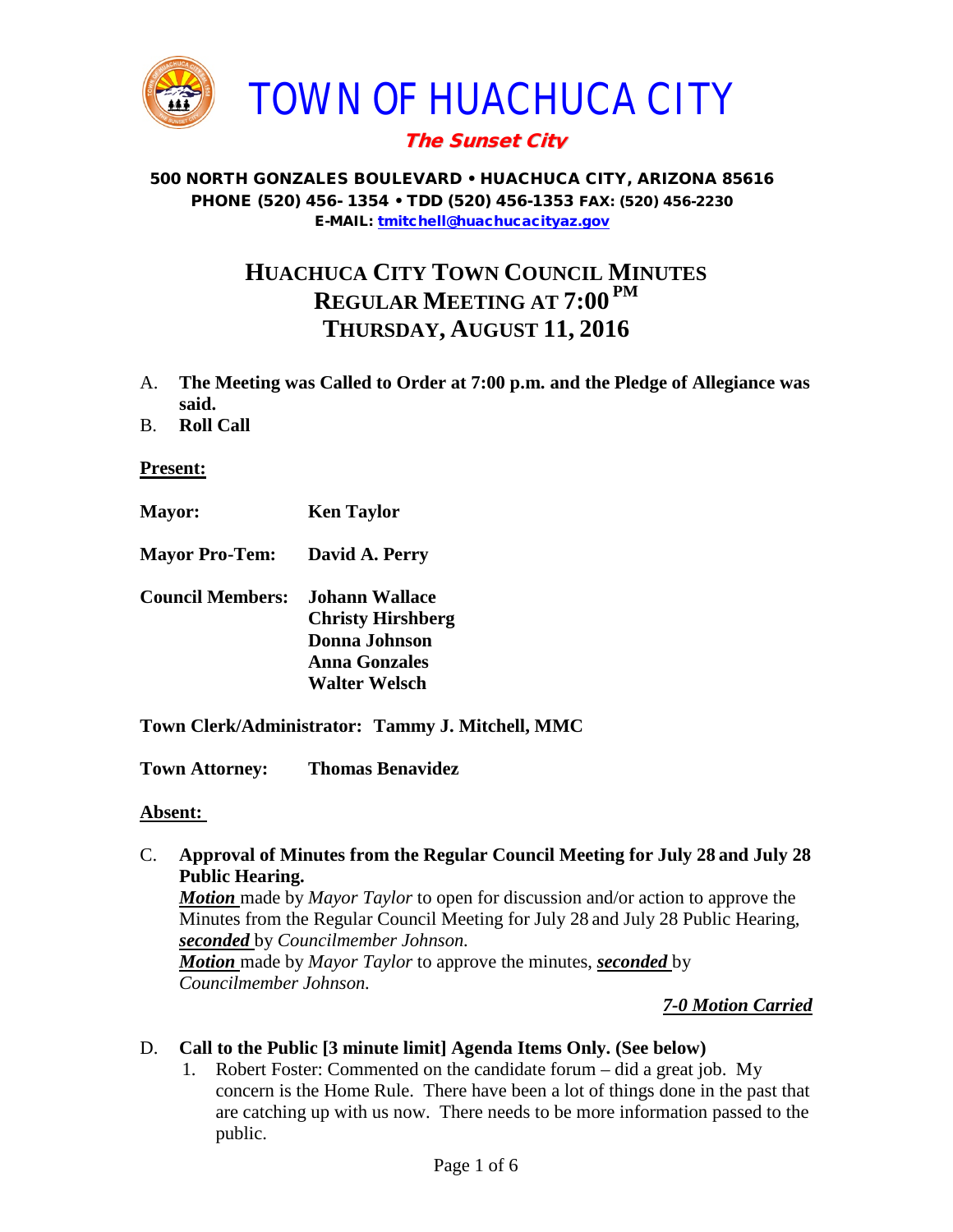2. Janice Foster: Regarding the TPT and rental sales tax. I believe both of them are to be reported and the city is to benefit from them. Mrs. Foster spoke about residential rental properties.

# E. **Reports by Council Members and Officers:**

- 1. *Councilmember Welsch - Library/Senior Center***-** Councilmember Welsch reported that Director Norris is meeting with Principle Beaman for the combined efforts of Huachuca City Public Library and Huachuca City School to improve the Huachuca City School Library. The back to school event was extremely successful again this year with 151 children received school supplies. Director Norris said that the hour change of operation has been relatively well received. Patrons are happy with the earlier opening and only one patron asking to stay open till 9:00 pm. Council member Welsch commented that the WIFI at the Library is having issues for about a week. Mr. Hart, IT was able to correct the problem with all the computers except one.
- 2. *Councilmember Johann-Wallace-Planning and Zoning***-** Councilmember J Wallace reported we had a P&Z meeting on the  $3<sup>rd</sup>$  of August. We had WLB presentation and we will have some public input sessions that will be ran by the WLB. Councilmember Wallace said he will be setting a few date at the community center.
- 3. *Council Member Hirshberg-Parks and Recreation***-**Council Member Hirshberg reported that the ice cream social was a big success with about 50 people in attendance. Council member Hirshberg thanked all the people for volunteered and helped with this event. The next event is the Town Wide Yard Sale held in September 27, 2016. Please sign up at the Library if you would like to have
- 4. *Councilmember Johnson - Public Safety-*Councilmember Johnson reported that as of August 8, 2016 the Police Dept. responded to 1,790 call for service, affected 745 traffic stops, issued 218 warnings and equipment repair orders with 277 separate violations, 501 separate charges on 383 tickets. Animal Control responded to 142 calls for service. The Fire Dept. responded to 288 EMS calls and 40 Fire calls. Dispatched answered 7,581 calls and greeted 3,212 visitors. Council member Johnson said her and Officer Glowacki have been working on Chief Grey Retirement process. Council member Johnson stated that her and Council member Wallace met with ADOT and discussed the road and hazard areas. Officer Glowacki said be careful for the fraud going around right now. Remember if it too good to be true it is they are scams. Officer Glowacki stated we have one still in training.
- 5. *Mayor Pro Tem Perry - Public Works-* Councilmember Perry the landfill is trying to keep up with the monsoons. On the sewer ponds our engineer at the time decided we did not need grinders and now that the ponds have been turned on they are finding other problems. People are flushing things down the toilet and they should not be.
- 6. *Councilmember Gonzales - Finance-* Councilmember Gonzales reported that Clerk Mitchell and Finance Clerk Vu have accessed the data base for the TPT. It is a huge task with lots of data and will take a little time to get this done. Councilmember Gonzales would like to sit with them and help work on this.
- 7. *Mayor Taylor -*May*or* Taylor mentioned he went to the Meet the Candidates and it was a good event. He wanted to thank the Mr. Goad for sponsoring the event and the VFW for holding it at their facility.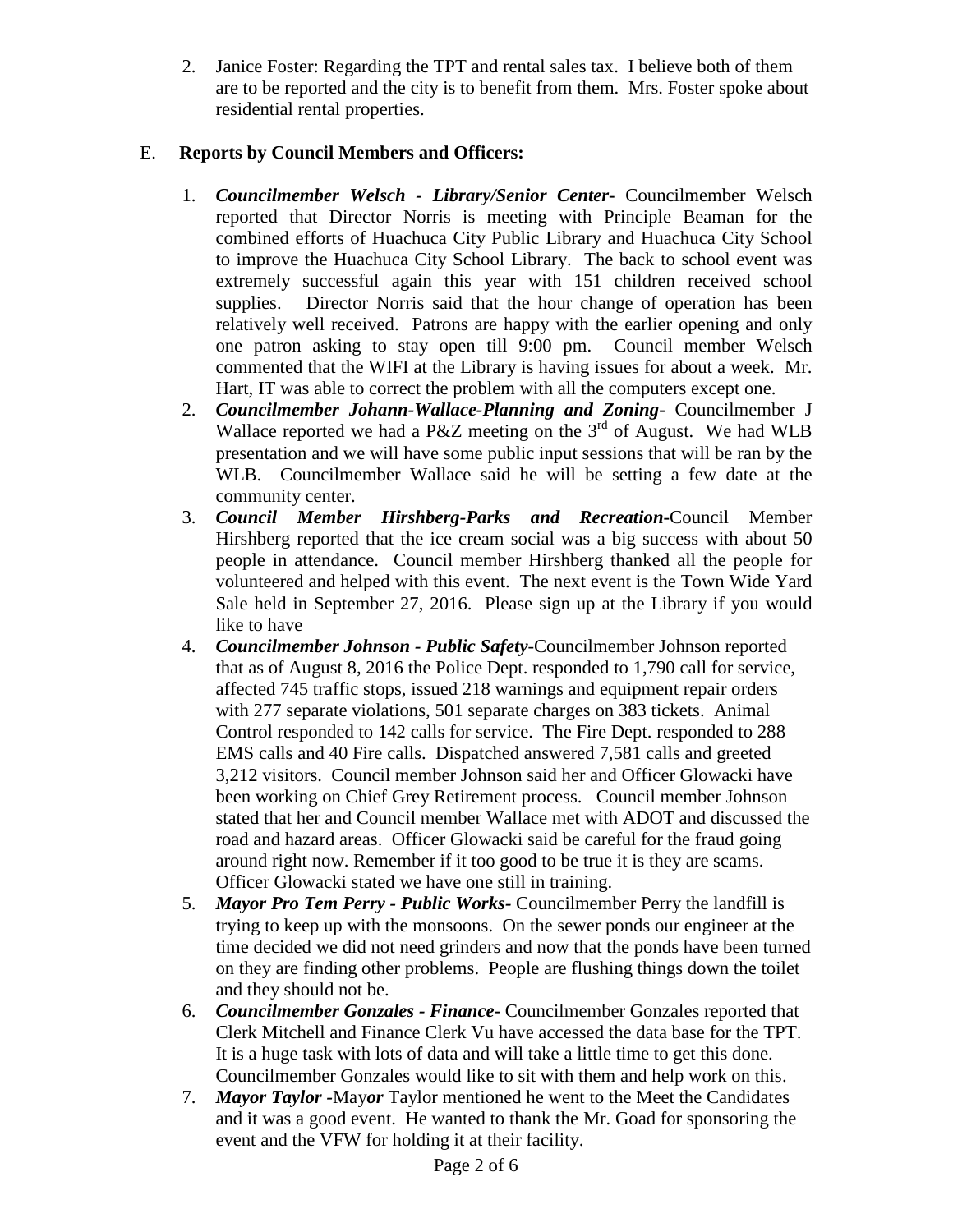8. *Tammy Mitchell - Town Clerk's/Administrator Report-* Clerk Mitchell reported that we finally got access to the TPT taxes. It is a very large document different from what the public would see. It will take some time to go through this. Council member Gonzales said it will take some time and she can help work on it. Also, in your packets are drafts of the Chief of Police and Chief of Fire for their mission statements that we will put on the web site. Council member Welsch recommended that they put this out to the public for their input. Clerk Mitchell stated she will look into this because the chiefs have put a lot of time into these.

# F. **Unfinished Business:**

1. **Discussion and/or Action [Mayor Taylor]: Available Options for Raising Future Town Revenues.** 

*Motion* made by *Mayor Taylor* to open for discussion and/or action, *seconded* by *Councilmember Hirshberg*.

Attorney Benavidez stated that he reached out to the League of Cities and Towns and they are going to come down in September and give us some option on what we can do. The Council decided on September  $8<sup>th</sup>$  would be a good date for this.

2. **Discussion and/or Action [Mayor Taylor]: Resolution No. 2016-18 Establishing the Primary Property Tax Rate and Levying A Tax By Direct Property Taxation For Town Purposes for The Fiscal Year 2016-2017.**

*Motion* made by *Mayor Taylor* to open for discussion and/or action, *seconded* by *Councilmember Wallace.*

*Motion* made by *Mayor Taylor* to pass Resolution No. 2016-18, *seconded* by *Mayor Pro Tem Perry.*

*7-0 Motion Carried*

3. **Discussion and/or Action [Mayor Taylor]: Resolution No. 2016-19 Approval to Place A Four Year Extension of the Alternative Budget Expenditure Limitation, Home Rule Option, on the November General Election Ballot.**

*Motion* made by *Mayor Taylor* to open for discussion and/or action, *seconded* by *Mayor Pro Tem Perry.*

*Motion* made by *Mayor Taylor* to pass Resolution No. 2016-19, *seconded* by *Mayor Pro Tem Perry.*

*7-0 Motion Carried*

## G. **New Business:**

1. **Discussion and/or Action [Mayor Taylor]: Resolution No. 2016-20 Approving an Intergovernmental Agreement (IGA) with Cochise County for Election Services and Supplies.**

*Motion* made by *Mayor Taylor* to open for discussion and/or action, *seconded* by *Mayor Pro Tem Perry.*

*Motion* made by *Mayor Taylor* to pass Resolution No 2016-20, *seconded* by *Councilmember Gonzales*.

*7-0 Motion Carried*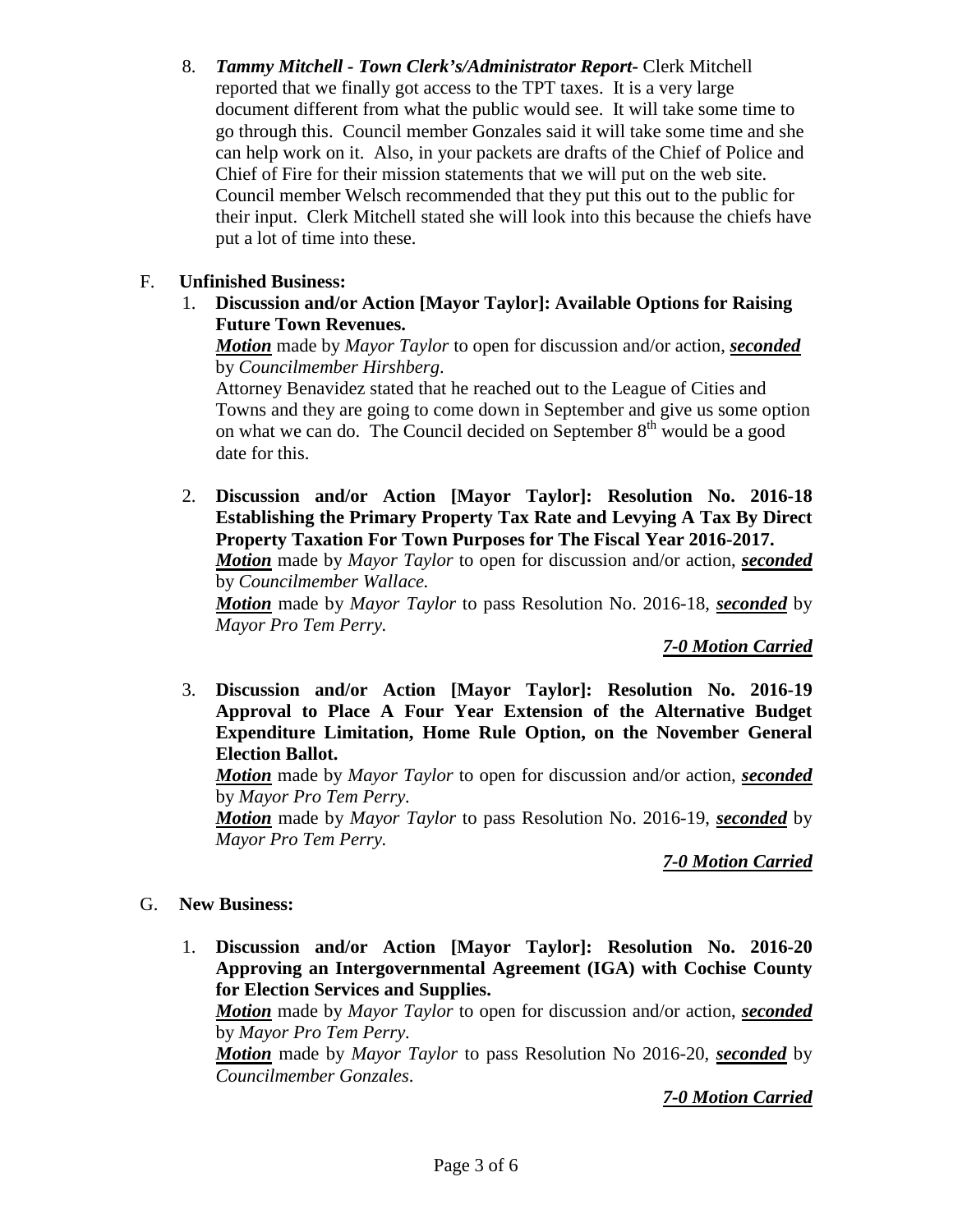2. **Discussion and/or Action [Mayor Taylor]: Resolution No. 2016-21 Approval to Place a Proposed Twenty-Five Year Franchise Agreement Between the Town and Southwest Gas on the November Election Ballot.**  *Motion* made by *Mayor Taylor* to open for discussion and/or action, *seconded* by *Councilmember Hirshberg.* Walter Richter gave a short update a few items that are in the agreement. This will be on the November Ballet as a question if the citizen will approve an agreement with Southwest Gas. The Agreement is just about done; your attorney is still making a few changes. We did build in some openers for things such as the land fill and we can come back to the table to change things. Attorney Benavidez said we can approve this Resolution and have the IGA back and the next meeting.

*Motion* made by *Mayor Taylor* to pass Resolution No 2016-21 with council having approval on the final contract language, *seconded* by *Mayor Pro Tem Perry.*

*7-0 Motion Carried*

3. **Discussion and/or Action [Mayor Taylor]: Cancelling or Rescheduling the Next Town Council Meeting Due to Most Council Members Attending the Annual Conference of the Arizona League of Cities and Towns.** 

*Motion* made by *Mayor Taylor* to open for discussion and/or action, *seconded* by *Mayor Pro Tem Perry.*

*Motion* made by *Mayor Taylor* to move the date of the next council meeting to August 18, *seconded* by *Councilmember Hirshberg.*

*7-0 Motion Carried*

4. **Discussion and/or Action [Mayor Taylor]: Setting a workshop date for the revised Town Employee Wage and Salary Schedule.**

*Motion* made by *Mayor Taylor* to open for discussion and/or action, *seconded* by *Mayor Pro Tem Perry.*

*Motion* made by *Mayor Taylor* to set a workshop for the 18<sup>th</sup> of August at 6:30pm, *seconded* by *Councilmember Wallace.*

*7-0 Motion Carried*

5. **Discussion and/or Action [Mayor Taylor]: Approval of a New ADOT Right of Way Work Permit Agreement to Allow the Town to Perform Maintenance within State Rights of Way.** 

*Motion* made by *Mayor Taylor* to open for discussion and/or action, *seconded* by *Councilmember Wallace.*

*Motion* made by *Mayor Taylor* to postpone the item to the next meeting, *seconded* by *Councilmember Hirshberg.*

*7-0 Motion Carried*

6. **Discussion and/or Action [Mayor Taylor]: Engaging Auditing Firm, Beachfleishman, to Perform the State-Mandated Audit of the Town's Finances.**

*Motion* made by *Mayor Taylor* to open for discussion and/or action, *seconded* by *Councilmember Gonzales.*

*Motion* made by *Mayor Taylor* to engage Beachfleishman for the State Mandated Audit, *seconded* by *Councilmember Johnson.*

*7-0 Motion Carried*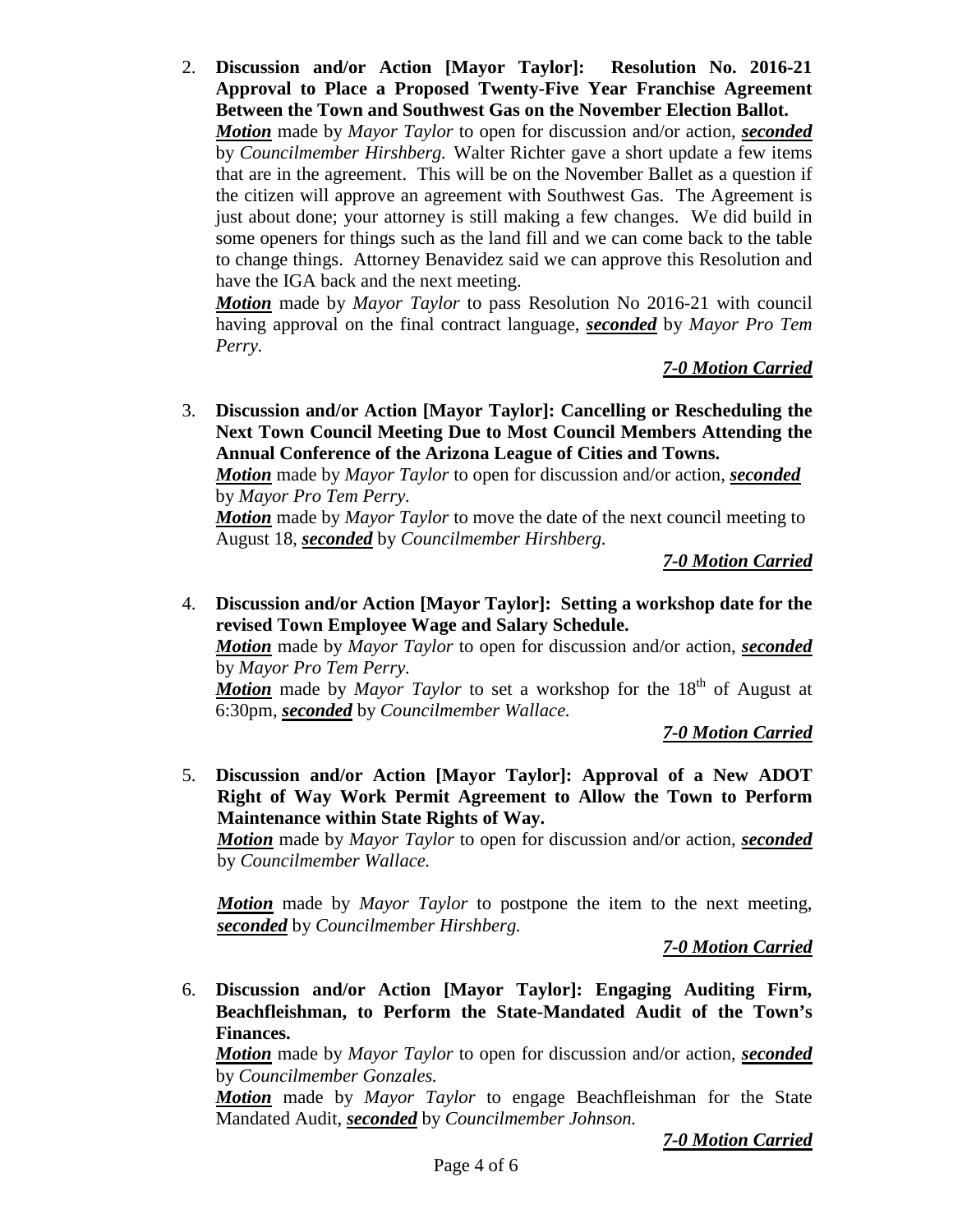## H. **Payment Approval Report in the amount of \$118,484.95**

*Motion* made by *Mayor Taylor* to open for discussion and/or action, *seconded* by *Councilmember Gonzales.*

*Motion* made by *Mayor Taylor* to approve the payment of \$118,484.95, *seconded* by *Councilmember Gonzales.*

*7-0 Motion Carried*

- I. **Call to the Public: [3 min. limit] ARS38-431-01 Public body may make an open call to the public during a public meeting, subject to reasonable time, place and manner restrictions, to allow individuals to address the public body on any issue within the jurisdiction of the public body. At the conclusion of an open call to the public, individual members of the public body may respond to criticism made by those who have addressed the public body, may ask staff to review a matter or may ask that a matter be put on a future agenda. However, members of the public body shall not discuss or take legal action on matters raised during an open call to the public unless the matters are properly noticed for discussion and legal action.**
	- 1. Janice Foster: Say thank you to the City Crews for cleaning up the mud in the streets. The vacant lots need to be cleaned up. I would like to know what projects have been approved with the CDBG funds.
	- 2. Neil Josephson: A week ago, there was a bunch of Southwest Gas trucks in the area due to a strange smell for a possible gas leak. What is really was, there was a rollover in Wilcox that killed chickens. They were taken to the landfill. There are laws that states that has to be covered. The position needs to be filled for Public Works
- J. **Discussion and/or Action [Town Clerk]: Items to be placed on the next agenda.** *None*

#### K. **Adjournment: 8:15 p.m.** *Motion* made by *Mayor Taylor* to adjourn, *seconded* by *Councilmember Wallace*

 *7-0 motion Carried*

Approved by Mayor Taylor on August 18, 2016

Mayor, Kenneth Taylor

Attest:

*.* 

Town Clerk Tammy J. Mitchell, MMC

Seal: